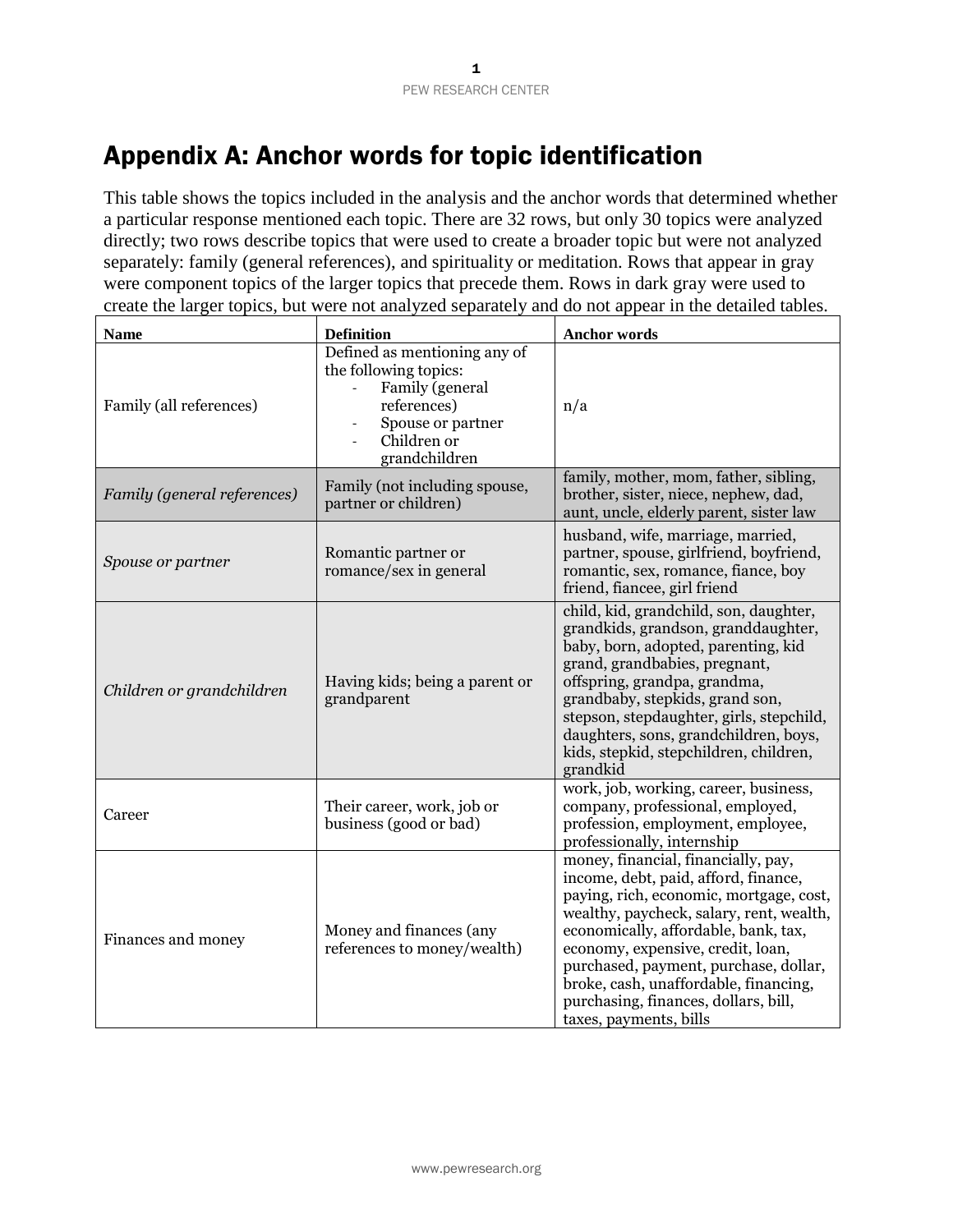| Faith and spirituality (all<br>references) | Defined as mentioning any of<br>the following topics:<br>Spirituality or<br>meditation<br>Faith or religion<br>Christianity<br>Church community | n/a                                                                                                                                                                                                                                                                            |
|--------------------------------------------|-------------------------------------------------------------------------------------------------------------------------------------------------|--------------------------------------------------------------------------------------------------------------------------------------------------------------------------------------------------------------------------------------------------------------------------------|
| Spirituality or meditation                 | Spirituality or meditation                                                                                                                      | spiritual, spiritually, meditation,<br>mindfulness, spirituality, reflection,<br>mindful, meditate, spiritual life                                                                                                                                                             |
| Faith or religion                          | Faith or religion<br>Also includes anchor words for:<br>Christianity                                                                            | god, faith, jesus, christ, lord, christian,<br>belief, religion, religious, savior, bible,<br>heaven, worship, catholic, creator,<br>christianity, jehovah, higher power,<br>allah, buddhist, holy, muslim, torah,<br>holy spirit, mormon, hindu, islam,<br>buddhism, hinduism |
| Christianity                               | Jesus Christ or Christianity                                                                                                                    | jesus, christ, christian, bible, catholic,<br>christianity, jehovah, mormon, holy<br>spirit                                                                                                                                                                                    |
| Friends                                    | Friends, neighbors, colleagues<br>or relationships in general                                                                                   | friend, friendship, neighbor, colleague,<br>coworkers, relationships, loved one,<br>colleagues, neighbors, loved ones,<br>coworker, friendships, friends                                                                                                                       |
| Activities and Hobbies (all<br>references) | Defined as mentioning any of<br>the following topics:<br>Hobbies<br>Creativity<br>Leisure<br><b>Travel</b><br>Outdoors<br><b>Fitness</b>        | n/a                                                                                                                                                                                                                                                                            |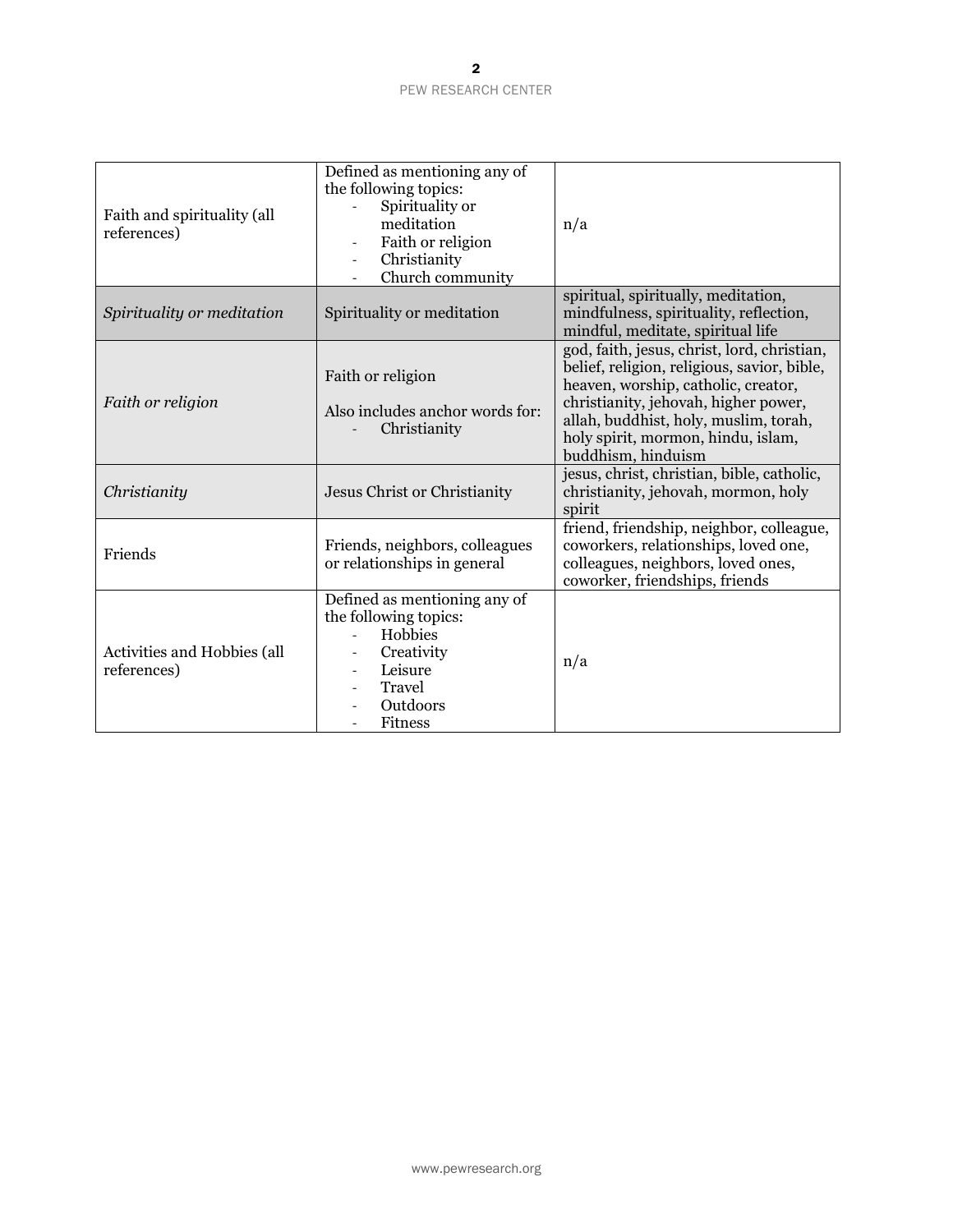| Hobbies       | Hobbies, interests, passions and<br>activities (e.g., music, art,<br>writing)<br>Also includes anchor words for:<br>Creativity<br>Leisure | activity, hobby, fun, reading, music,<br>art, book, play, read, creative, playing,<br>watch, writing, practice, passion, skill,<br>game, movie, leisure, golf, cook, sport,<br>television, cooking, relax, artist, write,<br>listening, listen, practicing, wine, craft,<br>leisure time, library, time read,<br>painting, sporting, writer, tennis,<br>knitting, creative outlet, piano, band,<br>performing, concert, sewing,<br>creativity, puzzle, singing, dancing,<br>musical, music art, soccer, recreation,<br>entertainment, play game, playing<br>game, museum, relaxing, musician,<br>video, guitar, paint, film, opera, sew,<br>beer, pastime, literature, football,<br>leisurely, experimenting, sing,<br>drawing, compose, hockey, baseball,<br>relaxation, crafting, netflix, basketball,<br>banjo, artistic, musicals, tv, activities,<br>bands, have fun, skills, saxophone,<br>concerts, unwind, books, hang out,<br>designing, sculpting, shows, drums,<br>museums, play instrument, arts,<br>sports, jam, interest, films, chill,<br>unwinding, sculpt, movies, having fun,<br>sculpture, videos, hobbies, violin,<br>composing, pasttime, crafts, songs |
|---------------|-------------------------------------------------------------------------------------------------------------------------------------------|------------------------------------------------------------------------------------------------------------------------------------------------------------------------------------------------------------------------------------------------------------------------------------------------------------------------------------------------------------------------------------------------------------------------------------------------------------------------------------------------------------------------------------------------------------------------------------------------------------------------------------------------------------------------------------------------------------------------------------------------------------------------------------------------------------------------------------------------------------------------------------------------------------------------------------------------------------------------------------------------------------------------------------------------------------------------------------------------------------------------------------------------------------------------------|
| Creativity    | Creative or artistic activities<br>(e.g. painting, writing, singing,<br>music)                                                            | music, art, creative, writing, write,<br>artist, craft, painting, writer, knitting,<br>creative outlet, singing, creativity,<br>piano, sewing, performing, music art,<br>paint, guitar, sew, experimenting, sing,<br>drawing, compose, banjo, crafting,<br>composing, arts, designing, sculpting,<br>sculpt, crafts, sculpture                                                                                                                                                                                                                                                                                                                                                                                                                                                                                                                                                                                                                                                                                                                                                                                                                                               |
| Leisure       | Leisure, fun in general or<br>relaxing activities (e.g. watching<br>TV, reading books, listening to<br>music, hanging out)                | fun, reading, music, book, play, read,<br>playing, game, movie, leisure,<br>television, relax, listening, wine,<br>leisure time, library, time read, puzzle,<br>entertainment, play game, recreation,<br>video, film, beer, literature, leisurely,<br>relaxation, netflix, videos, books, hang<br>out, tv, films, shows, chill, have fun,<br>movies, having fun                                                                                                                                                                                                                                                                                                                                                                                                                                                                                                                                                                                                                                                                                                                                                                                                              |
| <b>Travel</b> | Travel, visiting new places or<br>vacations                                                                                               | travel, traveling, vacation, trip,<br>adventure, visiting, new place, explore<br>world, overseas                                                                                                                                                                                                                                                                                                                                                                                                                                                                                                                                                                                                                                                                                                                                                                                                                                                                                                                                                                                                                                                                             |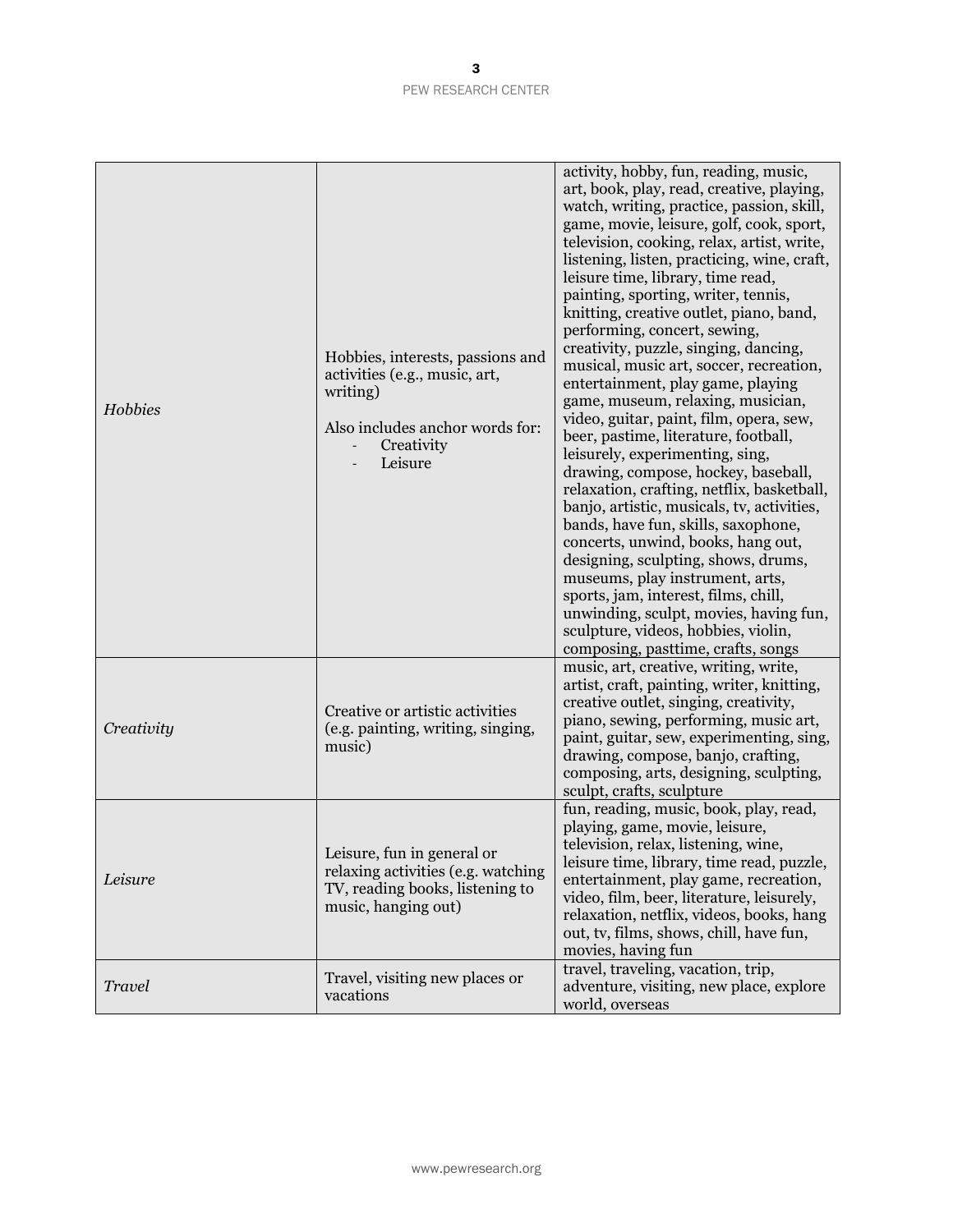| <b>Outdoors</b>            | Outdoor activities, spending<br>time outside (e.g. hiking,<br>fishing, gardening) or<br>appreciating nature                | nature, garden, gardening, outdoors,<br>natural, yard, park, mountain, hiking,<br>wood, camping, beach, farm, fishing,<br>bike, boat, hike, outdoor, hunting,<br>enjoy nature, bird, national park, work<br>outside, skiing, camp, landscape,<br>forest, sunshine, biking, ski, daylight,<br>woods, sunlight, parks, mountains,<br>beaches, climbing                                                                                                                                     |
|----------------------------|----------------------------------------------------------------------------------------------------------------------------|------------------------------------------------------------------------------------------------------------------------------------------------------------------------------------------------------------------------------------------------------------------------------------------------------------------------------------------------------------------------------------------------------------------------------------------------------------------------------------------|
| <b>Fitness</b>             | <b>Fitness</b>                                                                                                             | exercise, walking, running, gym,<br>hiking, exercising, fitness, dance, bike,<br>hike, yoga, dancing, diet, swimming,<br>healthy fit, cycling, aerobics, better<br>shape, biking, lift weight, losing<br>weight, swim, lifting weight, work out,<br>crossfit, aerobic, lift weights, jog, lose<br>weight, jogging, lifting weights                                                                                                                                                       |
| Health                     | Being in good health<br>(themselves or others)                                                                             | health, healthy                                                                                                                                                                                                                                                                                                                                                                                                                                                                          |
| Home and surroundings      | The place they live (e.g., home,<br>neighborhood, town, city)                                                              | home, place, house, city, neighbor,<br>local, neighborhood, garden, town,<br>yard, nearby, resident, village, reside,<br>residence                                                                                                                                                                                                                                                                                                                                                       |
| Learning and education     | Learning, education, school,<br>teaching, research or other<br>intellectual pursuits                                       | school, college, learning, education,<br>learn, degree, knowledge, study,<br>graduate, university, science,<br>intellectually, new experience,<br>intellectual, research, wisdom,<br>educated, curiosity, graduated,<br>curious, academic, trying new, grad,<br>experiencing new, philosophy,<br>graduation, mind active, phd,<br>experience new, literature, new hobby,<br>try new, investigating, academia, new<br>hobbies, new experiences, studies,<br>educations, better_understand |
| Struggles (all references) | Defined as mentioning any of<br>the following topics:<br>General struggles<br><b>Health difficulties</b><br>$\overline{a}$ | n/a                                                                                                                                                                                                                                                                                                                                                                                                                                                                                      |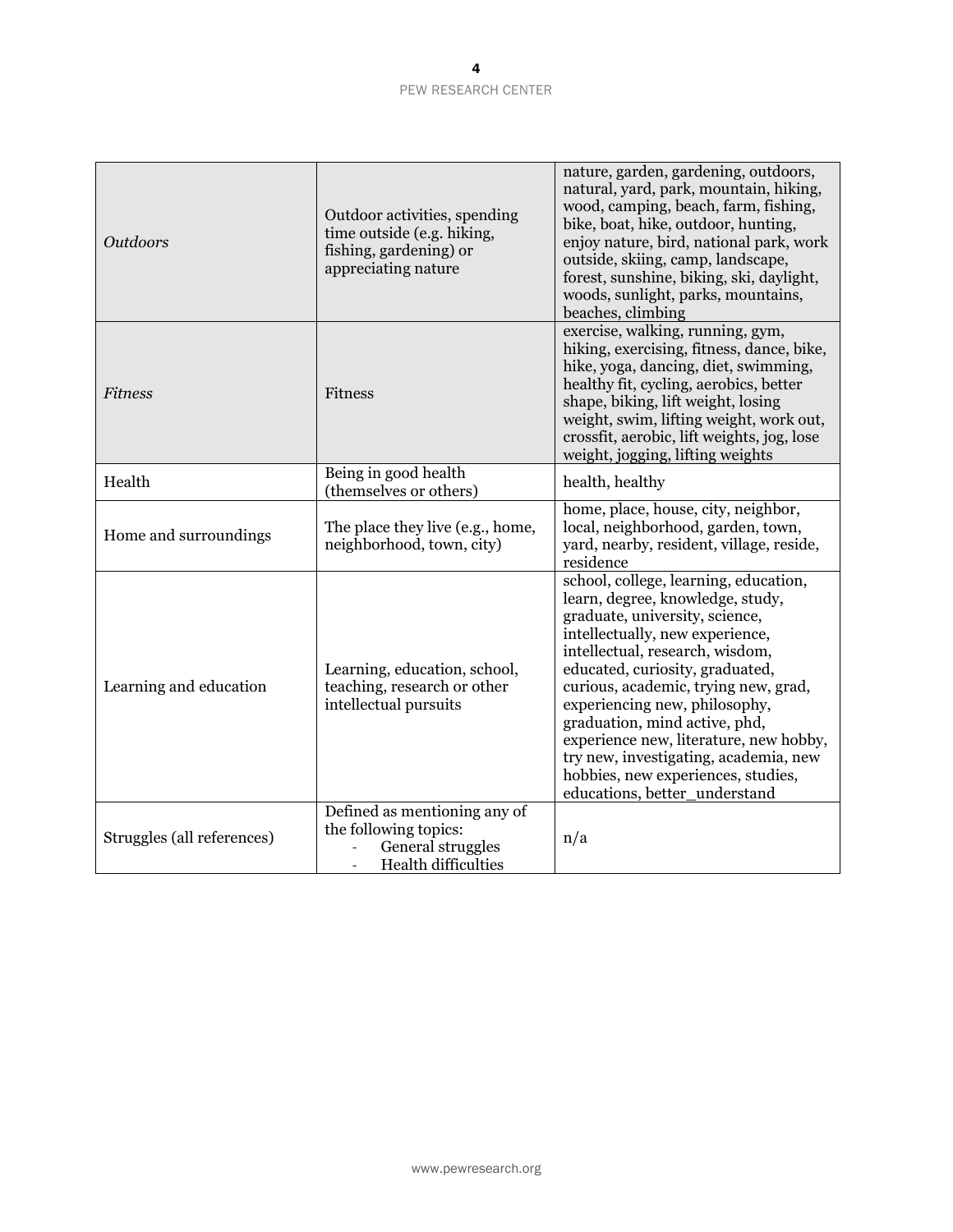| General struggles   | Having a hard time, struggling,<br>stress or being depressed                                                                                                                                                                                                         | struggle, struggling, sad, concerned,<br>difficult time, hate, depression, worst,<br>depressed, harder, hard time,<br>miserable, afraid, terrible, mistake,<br>regret, suffered, fault, tragedy, unable,<br>unemployed, anxiety, frustrating,<br>abusive, suffer, chaos, shit, depressing,<br>strain, hell, horrible, turmoil,<br>disappointed, misery, awful, trauma,<br>frustrated, toll, screwed, abuse,<br>loneliness, disappointing, fucked,<br>hating, unfortunate, toxic, devastated,<br>fucking, inadequate, nothing,<br>insufficient                                                                                                                                                                                                       |
|---------------------|----------------------------------------------------------------------------------------------------------------------------------------------------------------------------------------------------------------------------------------------------------------------|-----------------------------------------------------------------------------------------------------------------------------------------------------------------------------------------------------------------------------------------------------------------------------------------------------------------------------------------------------------------------------------------------------------------------------------------------------------------------------------------------------------------------------------------------------------------------------------------------------------------------------------------------------------------------------------------------------------------------------------------------------|
| Health difficulties | Medical issues, illness or death                                                                                                                                                                                                                                     | cancer, pain, illness, health issue, died,<br>surgery, disability, health problem,<br>disease, treatment, sick, passed away,<br>chronic, stroke, medical issue, injury,<br>dementia, recovery, ill, medication,<br>suicide, diagnosed, cure, poor health,<br>diagnosis, transplant, arthritis, heart<br>attack, medical condition, cardiac,<br>neuropathy, failing health, strike,<br>stenosis, tumor, bad health, health<br>failing, strokes, health fail                                                                                                                                                                                                                                                                                          |
| Doing good          | Helping, caring for or serving<br>others (in general, not family);<br>making a difference, making the<br>world a better place, having a<br>positive impact, contributing to<br>society, volunteering, etc.<br>Also includes anchor words for:<br>Making a difference | volunteer, helping others, difference,<br>help others, volunteering, society,<br>contribute, make difference, help<br>people, contribution, helping people,<br>world better, better place, make world,<br>charity, making difference, service<br>others, positive difference, serve<br>others, serving others, better world,<br>non profit, positive impact, serving<br>community, helping other, nonprofit,<br>activism, care others, social justice,<br>donating, help world, serving people,<br>serving humanity, help community,<br>habitat humanity, caring others,<br>humanity benefit, helping community,<br>serve humanity, benefit humanity,<br>serving other, serve people, giving<br>back, serve community, helps others,<br>serve other |